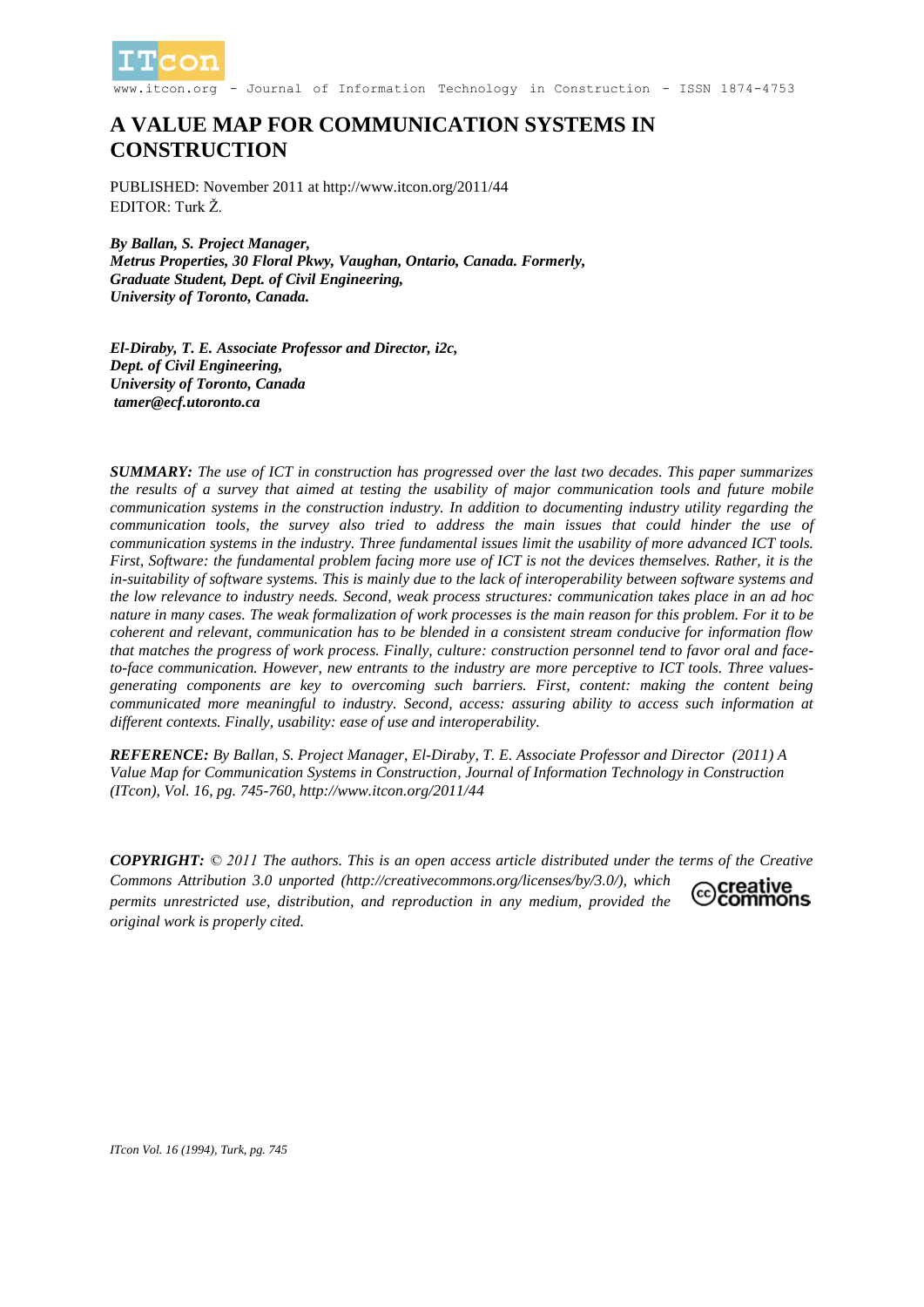# **1. INTRODUCTION**

Over the past two decades, investments in information communication technologies (ICT) have intensified in most industries with significant returns. A study by the Federal Reserve Bank of New York (Stiroh, 2001) found that capital deepening (increasing the amount of capital employed by each worker), not total factor productivity (the efficiency with which both capital and labor are used) nor cyclical gains, was the major contributor to the impressive boost of USA productivity in the last decade. The study traced this to the massive IT investments in the early 1990. At the same period, constant reports by Statistics Canada show that the construction industry has one of the lowest levels of ICT use in Canada.

Recently, there has been an increased awareness by construction companies regarding the benefits of better utilization of ICT. This paper attempts to develop a "value" map of communication tools in construction (what makes value to the industry). What communication tools achieve the best value at which situation? What are the most valuable aspects of communication systems? Why? The proposed amp was structured to identify the Information Needs and Requirements of the individuals in the industry by determining the types of information communicated in a Construction Project, determining the types of situations in which the information is communicated, Communication Tools currently on the market and/or on the cusp of being introduced to the market. The research identified a value for each type of information communicated on a Construction Project based on the input obtained from industry experts through the use of a survey from 43 Canadian Construction firms specializing in the ICI/Residential and Heavy Civil sectors.

The nature of communication patterns in the industry has a direct correlation to the nature of the construction Site environment. The Construction site can be best described as a reactive environment, where unplanned changes to work regularly occur, and unanticipated events as well as temporary critical problems are inevitable. The large number of unanticipated events occurring at a construction site is due to the inherent complexity, dynamics, and number of activities involved in the project. This creates an information intensive environment and requires the site staff to have on-demand access to construction project plans, drawings, schedules, and budgets. The research tends to indicate that Information Communication Technologies can enable more efficient use of site knowledge and experience on a real time basis, effectively handling on site problems that are caused by unanticipated events.

# **2. RATIONALE AND RELATED WORK**

Since the .com boom, the AEC industry has been investing in communication hardware—mostly, mobile phones and wireless networks. However, the mismatches between such investments and the daily business processes of these organizations have been blamed for a reduced level of efficiency and returns on investments (Sun et al. 2003; Lofgren 2004).

However, recent studies point out clear buy-in and awareness at industry not only of communication tools but also its benefits. Williams et al. (2007) compared the adoption of information technology systems by USA and Korean companies. They found that while companies showed strong interest in information technology systems (especially Web-based document and content management applications). ―It appears that, although Web portal software or services are commercially available today, they are not being used by a significant number of U.S. construction companies, small and large … interest in electronic approval of submittals and exchange of CAD files is strong. Yet again, either a lack of familiarity about available IT tools or a reluctance to invest time and money to adopt them makes contractors stay away. Again, the company size does not have an impact". Leskinen (2006) found similar results in Finland and reported that, while the construction industry supports further implementations of ICT, it does not see full/intensive deployment as a major priority. These two studies, among many others,

A properly structured and integrated approach for the delivery of information to the right person at the right time and in the right format is seen as a means for overcoming the typically *ad hoc* (almost sporadic) nature of project communication (De la Garza and Howitt 1998). Even the typical dependence of construction personnel on interperson communication can be supported or formalized (and subsequently enhanced) through new technologies such as e-mail, and instant messages (Magdic et al. 2004). However, this has to be done in a value-adding manner to overcome the traditional face-to-face or oral conversations that may waste much of the tacit knowledge generated and reduce efficiency.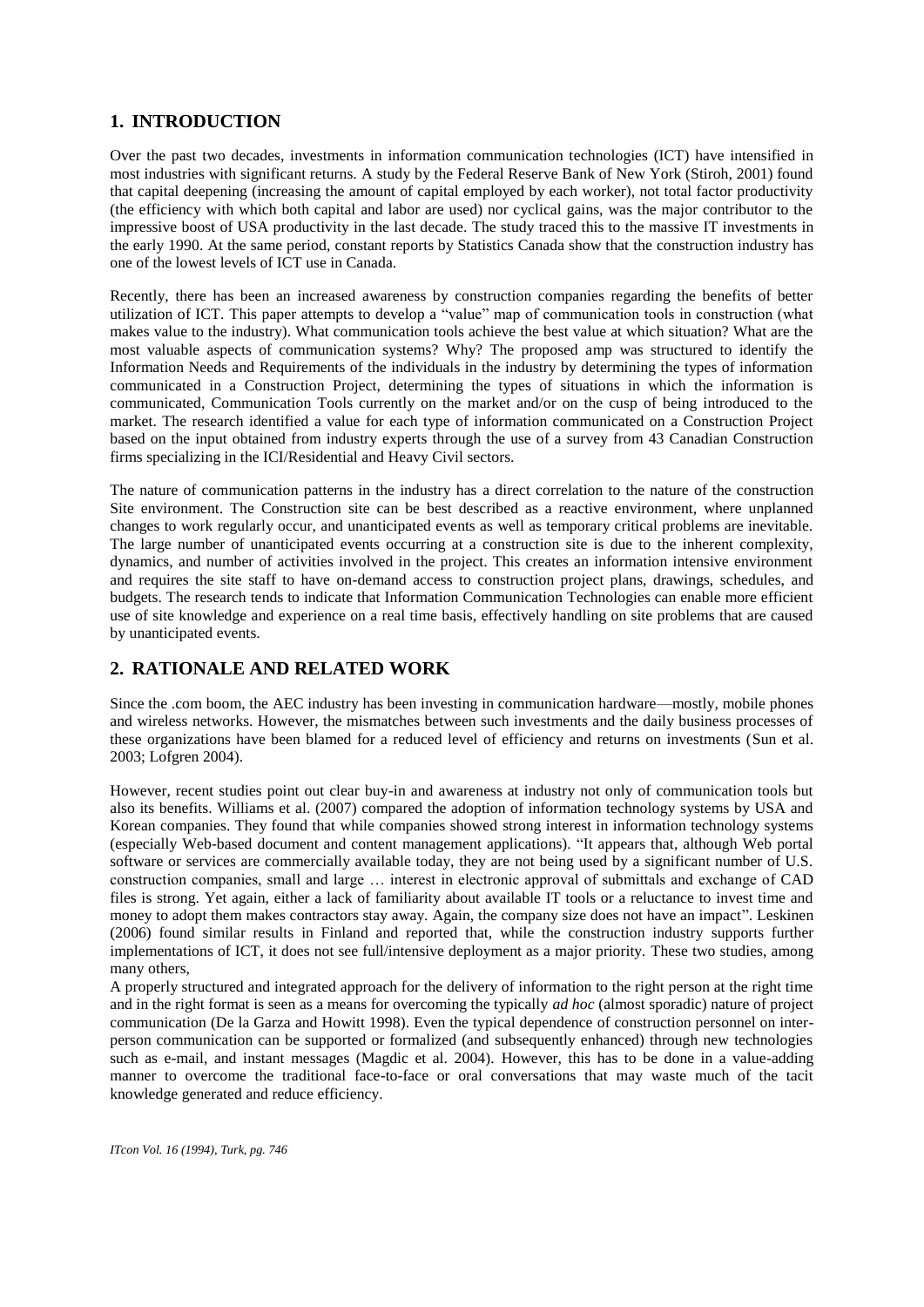In the search for reasons for such low levels of ICT implementation, Stephan et al. (1998) argued that hardware is not the problem. Rather it is "human issues" such as organization problems and poor leadership. The challenges are more related to cultural, operational and organizational issues. For example (Menzel et al. 2002): the different expectation and needs of stakeholders; software heterogeneities; limited IT budgets; cultural reliance on paper-based or oral communication means. Some researchers (such as Aziz et al. 2005; Rebolj et al. 2004) have developed means to support context awareness to help boost the ease of use of ICT tools for site personnel. Others have addressed the human aspects of construction communication (Magdic and Rebolj 2005).

To address the disconnection between ICT and business processes, Brewer et al. (2006) looked into the integration of IT in construction supply chains. Eisenblatter et al. (2005) developed an implementation strategy to enable companies (especially, SMEs) to analyze and reengineer their business processes to support easier implementation of mobile technologies.

To bridge the gap between site and office personnel, researchers investigated the types of information needs at the site level. For example, De la Garza and Howitt (1998) classified the job site needs into a matrix. At one dimension, this classification lists the typical requests for information (such as design intent, contract specification, implementation problems, means and methods). On the second dimension, the classification lists the project issue to which these requests are made (material management, cost management, scheduling, safety, submittals, etc.). This classification will be used as the basis for our value map.

# **3. METHODOLOGY**

In order to develop this map, the research developed a basic model for communication in construction projects. The model development included the following elements:

- 1. Contexts: clustering construction projects into coherent situations through identification of project conditions that could have an impact on the needs for information and the relative value of ICT tools. In other words, are the values of each ICT tool sensitive to certain project conditions? If so, what project condition that may have bearing on the map?
- 2. Information needs: the identification of the types of information that are communicated during construction projects (within each context). A preliminary list of the types of Information Needs and Requirements communicated in a Construction Project were determined through a literature review, personal experience, and professional input from three industry experts.
- 3. Communication tools: these are the tools that can be used to communicate information needs within each context. Five conventional communication tools were included: Face to Face, Phone (Land line or Mobile), Fax Machine, Hard Copy (Courier/Delivery/Pick-Up) and e-mail. In addition, three advanced mobile computing tools were included: PDA, tablet PC, and Wearable computers.

The initial model was used as the basis of a survey of Canadian construction firms to define the utility/value of several communication tools to the industry. The survey included thirty one firms in the ICI/Residential Category and twelve in the Heavy Civil Category, the respondents all varied in age and background.

The individuals operating in the ICI/Residential Sector identified themselves as follows, thirteen were categorized as General Contractors, five were categorized as ICI Developers and thirteen were categorized as Residential Developers or Home Builders. Within each category, the Construction sectors were further categorized as either, Industrial Commercial Institutional (ICI), Residential Low Rise, and Residential - Multi/High-rise. Of the General Contractor respondents, 23% were small firms, 46% were medium firms, and the balance was large firms. All of these Contractors manage ICI (100%) projects. In addition, 30% of those also manage Residential (multi/high rise) projects. Of the respondents who were ICI Developers*,* 40% were small firms, 40% were medium firms and 20% were large firms. Of the respondents who were Residential Developers/Home Builders*,* 77% specialized in Multi High Rise Construction, 54% specialized in Low Rise Construction and 8% overlapped into the ICI Sector. Lastly of the residential companies surveyed, 38% were small companies, and 62% were large companies.

Similarly the Heavy Civil Sector of Contractors surveyed was categorized into two separate sections; Heavy Civil, which included bridges, sewer, water main and roads, and Heavy Civil specializing in Emergency Repair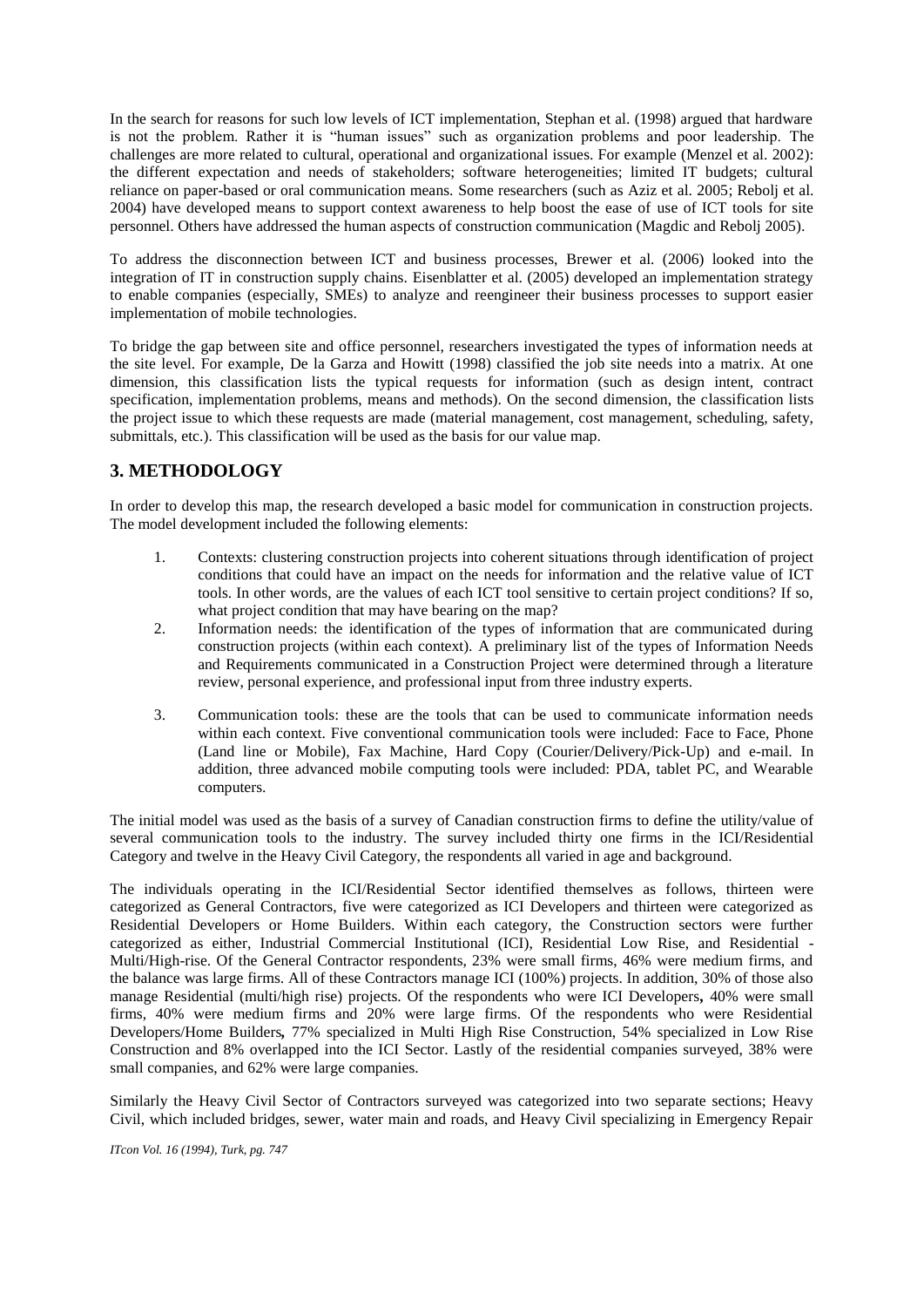of Sewers, water mains, roads and bridges. The census indicates that 50% of the firms were classified as small (total sales of less than \$50 million/year), 33.33% of the firms were classified as medium (total sales of \$50 million to \$200 million/year), and 16.67% of the firms were classified as large (total sales of greater than \$200 million/year). Through conversations with these two contractors, it was determined that the most important information required for emergency contracts were site instructions and the ability to obtain locates for existing utilities within 30 minutes of response time. In order to get to the root of an emergency and/or commence any remedial work the firms must have the locations of all existing utilities. Therefore, the model for the heavy civil contractors will be the same for both sections since existing utility locates are required in all cases of construction and the only difference is the response time in receiving the locates.

The surveys were conducted via a one on one personal interview; the average length of the survey was approximately thirty-five to forty minutes. Often the interview led into discussions regarding the downfall of IT in the Construction Industry or rater the ideologies of ICT are not geared for the Construction mentality. The insights obtained from the interviews as well as the survey analysis are further discussed

The survey was broken down in three parts. The first part was to develop a background on the companies participating in the survey, such as the firm's "IT" structure and knowledge as well as their familiarity with the concepts of mobile computing, before performing the survey. The second part was designed to quantify the needs of the individuals based on an importance rating associated to the needs, and to determine the ways in which the information is currently being communicated. Also to be quantified was the type of mobile device, in their opinion, would be best suited to communicate their specific type of information. The last portion of the survey was to determine the firm's beliefs on the downfalls of IT in the construction Industry, and determine the stage of the entire construction process that needed improvement assuming there were no boundaries.

# **4. THE INITIAL MODEL**

The initial model is a three-dimensional matrix that includes identification of the contexts of communication, the information needed/exchanged, and the tools of communication.

**Contexts for Communication**: The first component in the model is an identification of the various situations/ context in which the industry exchanges information. Information needs vary based on the project nature. In order to better capture the exact needs for various types of projects, this research project developed a set of typical contexts or types of construction projects that could have impacts on the needs for information. The nature of the project, its scope and the stakeholders involved has a bearing on the types of information exchanged and the relative importance of each ICT tool in such situation. To an extent, the proposed contexts are a sort of taxonomy of projects based on four dimensions:

Construction Sector: possible modalities (types) in this dimension include: Residential (Single and Multi Unit), Industrial Commercial Institutional (ICI), Heavy Civil (Infrastructure & Roads). It was determined that since the Residential and ICI sectors involve the same type of construction activities, they can be combined and considered as one context (or project type) in the model. On the other hand, The Heavy Civil sector involves the construction of infrastructure and roads. The information requirements and needs on projects of this nature are specific and unique to the type of construction.

Communication Stakeholders: the subtypes of this dimension include the following possibilities:

- Contractor: General contractor, Design Builder, Construction Manager
- Developer
- Sub-Contractor
- Owner/Client: Public (Government), Private
- Labour: Unionized, Non-unionized

When analyzing the various contractor types, it was determined that the General Contractor, Design-Builder and Construction Manager all have similar characteristics and information requirements. Working for a Public owner does not change the information requirements or needs of contractors, rather it increases the amount of documents exchanged to create a thorough paper trail. The basic needs, quality, productivity and price, are equal for both the Private and Public owners. The type of labour involved on a project does not change the information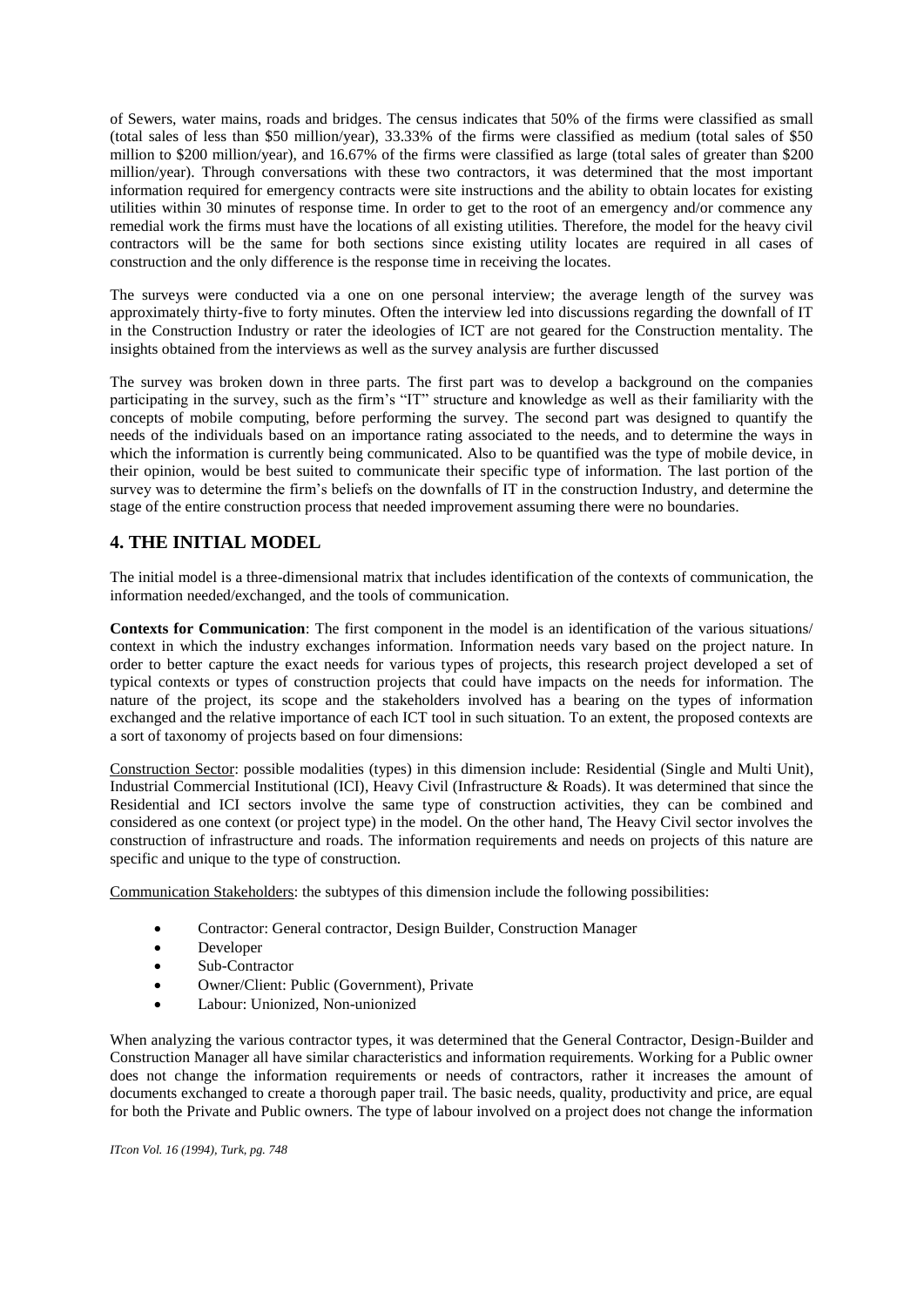requirements and needs of the contractor. Rather, it changes the hours of operation, productivity, and at times, the quality. Since this dimension does not relate to the information requirements it is determined to be insignificant and thus will not be included in the model.

Scenario of Work Performed: It was decided that there are two conditions in which a contract could be awarded; they are "Non-Emergency" and "Emergency". In a "Non-Emergency" model, circumstances in which a normal contract is awarded will be considered, whereas an "Emergency" scenario, immediate response and repair will be considered. "Emergency" circumstance projects require immediate and efficient communication of the known information, therefore neglecting some red tape. "Non-Emergency" projects are more formal and require specific tasks to be completed before a project can be continued. Since the most common type of "Emergency" scenario occurs in the Heavy Civil sector, it was decided that the Heavy Civil context will be the only type in which "Emergency" and "Non-Emergency" information requirements and needs will be considered.

Location of Work: the sub types of this dimension include: Urban (Metropolitan Areas), and Rural (Remote Areas). Since the basic requirements of a project does not change based on the location, it was determined that this tier could be neglected in the model. It is important to note however, that although the basic requirements do not change on the location of a project, the modes and methods of communication information change. Therefore, the preferred methods of communicating information will be differentiated in the model based on project location. It was shown throughout this paper that the information communicated on a project is independent to the location of the project and stakeholders involved. However, as the distance between site and office increases the mode in which the information is communicated has a tendency to change.

Table 1 shows the initial set of contexts considered in the survey. It should be noted that after conducting the survey, it was found that the differences between most contexts are insignificant. The contexts were then reduced to two only: residential and ICI, and Heavy civil.

|                 | <b>Stakeholder</b>                                                                           |           |       |               | Scenario             |               | Location |       |  |
|-----------------|----------------------------------------------------------------------------------------------|-----------|-------|---------------|----------------------|---------------|----------|-------|--|
|                 | Contractor                                                                                   | Developer | Owner | Labour        | Emergency            | Non-emergency | Rural    | Urban |  |
| Residential/ICI | No significant difference (the categorizing dimensions are important but not discriminating) |           |       |               |                      |               |          |       |  |
| Heavy Civil     | No significant difference                                                                    |           |       | Sub Context A | <b>Sub Context B</b> | No difference |          |       |  |

### *TABLE 1: Main Contexts in the Initial Model*

Information Needs/Requirements: Identifying the information needs and requirements of the Construction Industry is the second task that is required to develop a model for the value of ICT tools in the construction industry. In the Pre-Project phase, information exchanged is generally communicated between the Owner, Contractor's Project Manager and the Design team. This is different from the Construction and Turnover phase, where the bulk of the information is predominantly communicated to the Project Manager, Site Superintendent / Foreman and Design Consultants. The research of de la Garza and Howitt (1998) was used as the starting point of developing a complete list of information needs and requirements. It must be stated that the list of information needs and requirements is not a complete or exhausted list of all information communicated between site and office, but rather the most important information communicated to complete a project successfully. The following is a brief description of the categories used for information needs and requirements of the construction industry.

- Request for Information: This category pertains to all information exchanged regarding preproject, correspondence, design, and construction startup. This category contains such items as documents pertaining to contract specifications, contract drawings, change orders, shop drawings, and design intent clarifications. These are the most frequently exchanged information throughout a construction project cycle.
- Material Management: This category refers to all documents of material required in a construction project. These documents consist of placing requests and ordering material, determining the status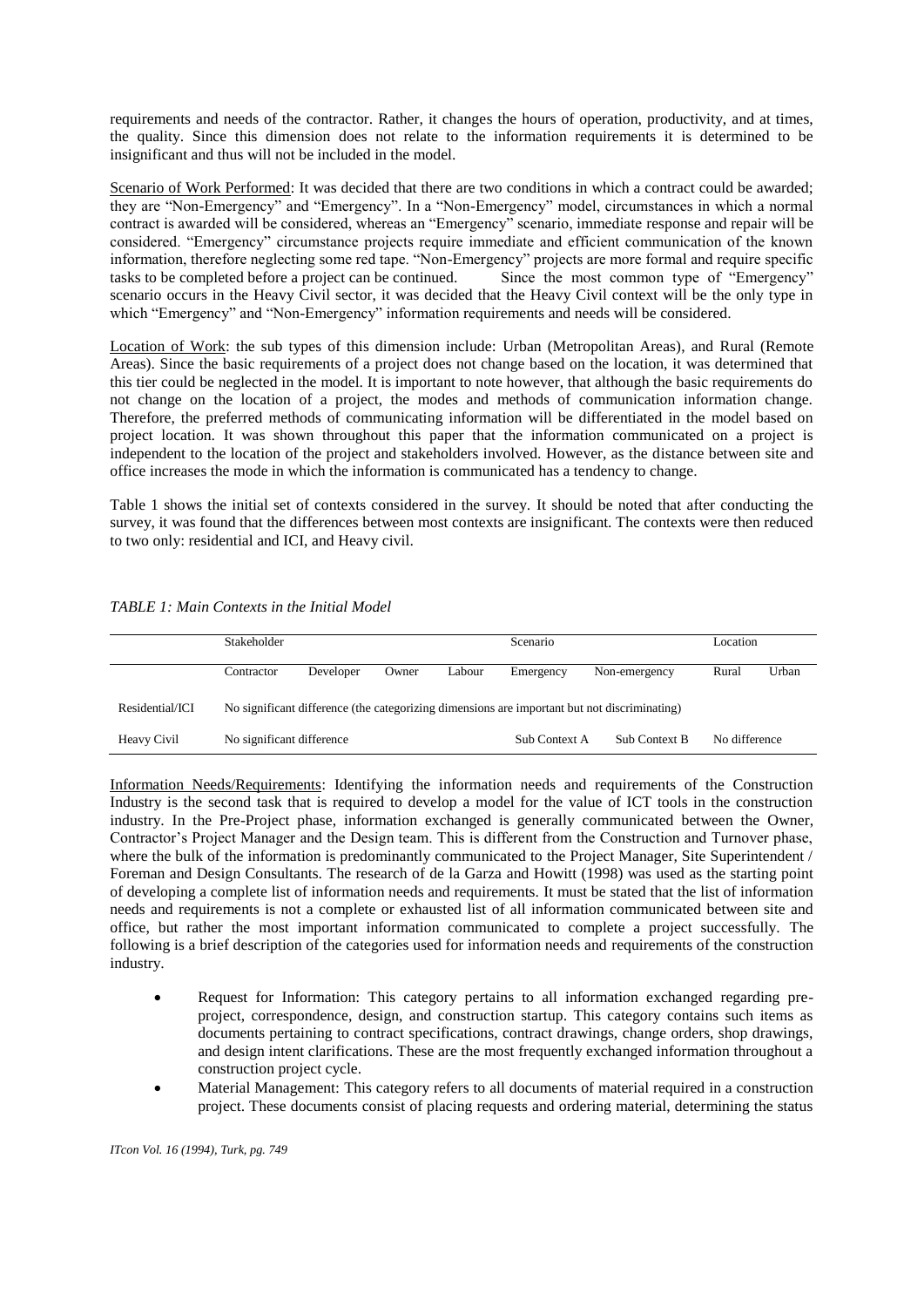and location of material ordered, as well as any special handling or delivery of material. Ordering construction materials and maintaining an inventory log are imperative to the organization of material management.

- Equipment Management: This category pertains to all documents and information exchanged with regards to the equipment required on site. This generally includes equipment rentals and allocation. It is important to have the proper equipment on site to perform the work efficiently.
- Cost Management: This category pertains to any information and documents exchanged relating to cost and accounting of a project. Some of the items include budget pricing, material and equipment cost accounting and purchase orders and/or extras.
- Site, Schedule and Construction Information: This category relates to all information exchanged between construction site and office. This includes scheduling updates, productivity information, updating drawings, progress reports, visitor logs, and daily site diaries. This information is usually exchanged on a daily basis between project managers, site super and coordinator.
- QC/QA Management: This category relates to all quality control and quality assurance documentation. Some of the documentation that is frequently exchanged are soil reports, inspection and test results, deficiency lists, and quality reports. This documentation generally insures that the work performed on site is according to specifications and drawings.
- Safety: This category pertains to all safety documentation exchanged between site, office, and subcontractors. Some of the reports include accident reports, safety violations and labour force contracts. These documents are usually government required on any construction project.

### **Communication Modes/Tools**

Five modes of communication are listed; Face to Face, Phone (Land line or Mobile), Fax Machine, Hard Copy (Courier/Delivery/Pick-Up) and e-mail. Based on their professional opinion and the advantages and disadvantages listed, the second part of the survey table asked the respondents to select the mobile device that they believed would be the best device to communicate information. Three mobile devices were listed; Tablet PC, Personal Digital Assistant (PDA), and Wearable Computer.

## **5. THE SURVEY**

The fundamental piece of the survey is the table indicating the Various Information Needs and Requirements. There are two primary tables for each survey (see Tables 2 for a sample). The first table is developed for the participants to associate a value of 1 to 5 to the listed Information Needs and Requirements for the seven categories, where 1 indicates that the Information Need or Requirement is the of the least importance and 5 indicates that the information need and requirement is the of greatest importance. The next portion of the table is developed to determine the current preferred method(s) of communicating and/or receiving the listed information need and requirement.

Each respondent was asked to indicate their preferred type of conventional communication tool for each of the listed information needs and requirements in the survey table. The purpose of this section is to see what the trends are when communicating the various listed information. The participants were instructed to indicate their preference(s) with a check mark, and these check marks would then be tabulated in the final model. The third section of the survey was to indicate, based on the given advantages and disadvantages of the mobile devices listed, what they believe is the best option for communicating the various types of information needs and requirements. Once again, more than one device could be selected based on the individual's preference; these selections were then tabulated as well in the final model to determine if one single device could be used to facilitate a more efficient communication channel between site and office or if a combination of devices is best suited.

The second table of the survey was designed to determine if the channels of communicating the information needs and requirements change between site and office if the site was situated in a remote location or rural site. It is important to understand that the value of the information does not change. Rather, the way in which the information is communicated, as well as the perceived Mobile device used to communicate the information may change.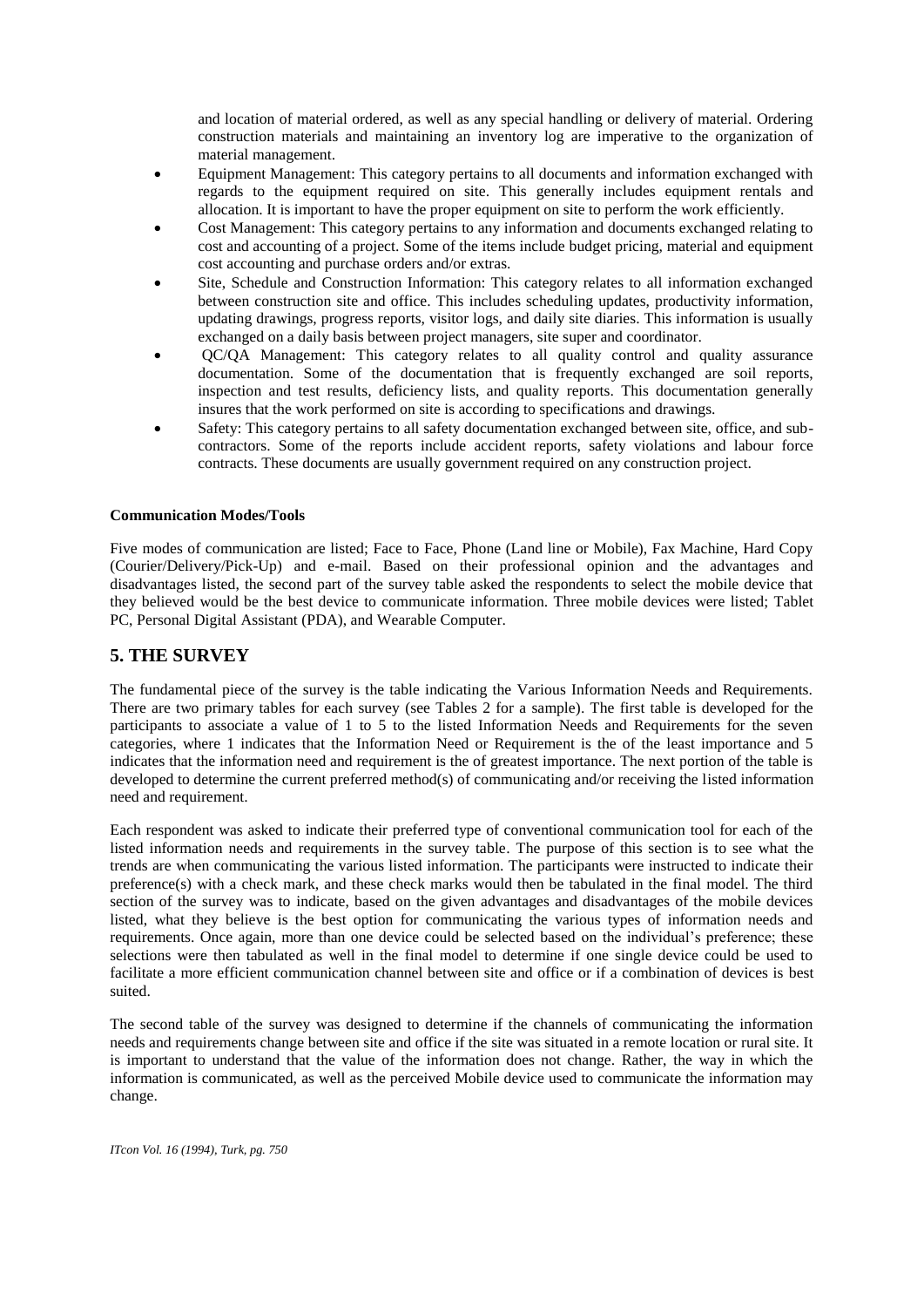Each participant was requested to evaluate the importance of the listed Information needs and requirements with a value of one to five, as shown in Table 2. The corresponding values were then tabulated and averaged. These values are the foundation in determining the value of the information communicated as well as the corresponding importance based on the averaged score.

In order to create the value map for an effective ICT platform, each participant was asked to indicate a percentage of the Information needs and Requirements that had to be efficiently and adequately addressed through the use of the listed mobile computing devices before it became a communication tool of choice in the industry. The percentages collected were tabulated, and an overall average was calculated. The overall average was then used to determine the minimum number of Information Needs and Requirements that had to be adequately addressed through the use of ICT. The top items were then selected with an "X".

### *TABLE 2: Sample of the ICI/Residential Urban Survey Table*



# **6. SURVEY RESULTS**

There are eight categories created for both types of survey. Tables 3 and 4 show the final list of information needs for the categories of ICI/Residential and Heavy Civil as identified by the experts along with their relative importance. It is shown that several of the items or sub-categories were ranked as being more important to communicate efficiently than others; the following is a list and brief description of some of the highest ranked needs.

*Design Intent and Clarification:* The design intent and clarification is one of the most important items in a construction project. This is the concept of the finished product, from Request for Proposal to building operation. It is imperative to design and return a product according to the users design and intent.

*Change Orders / Contemplated Change Orders:* This is a contractual item, the purpose for change orders (CO) and contemplated change orders (CCO) is to add/or subtract requirements from building design and contract. Although the concept is simple, it often tends to be a legal issue. It is important to clarify and understand the CO and/or CCO prior to commencing the work in question.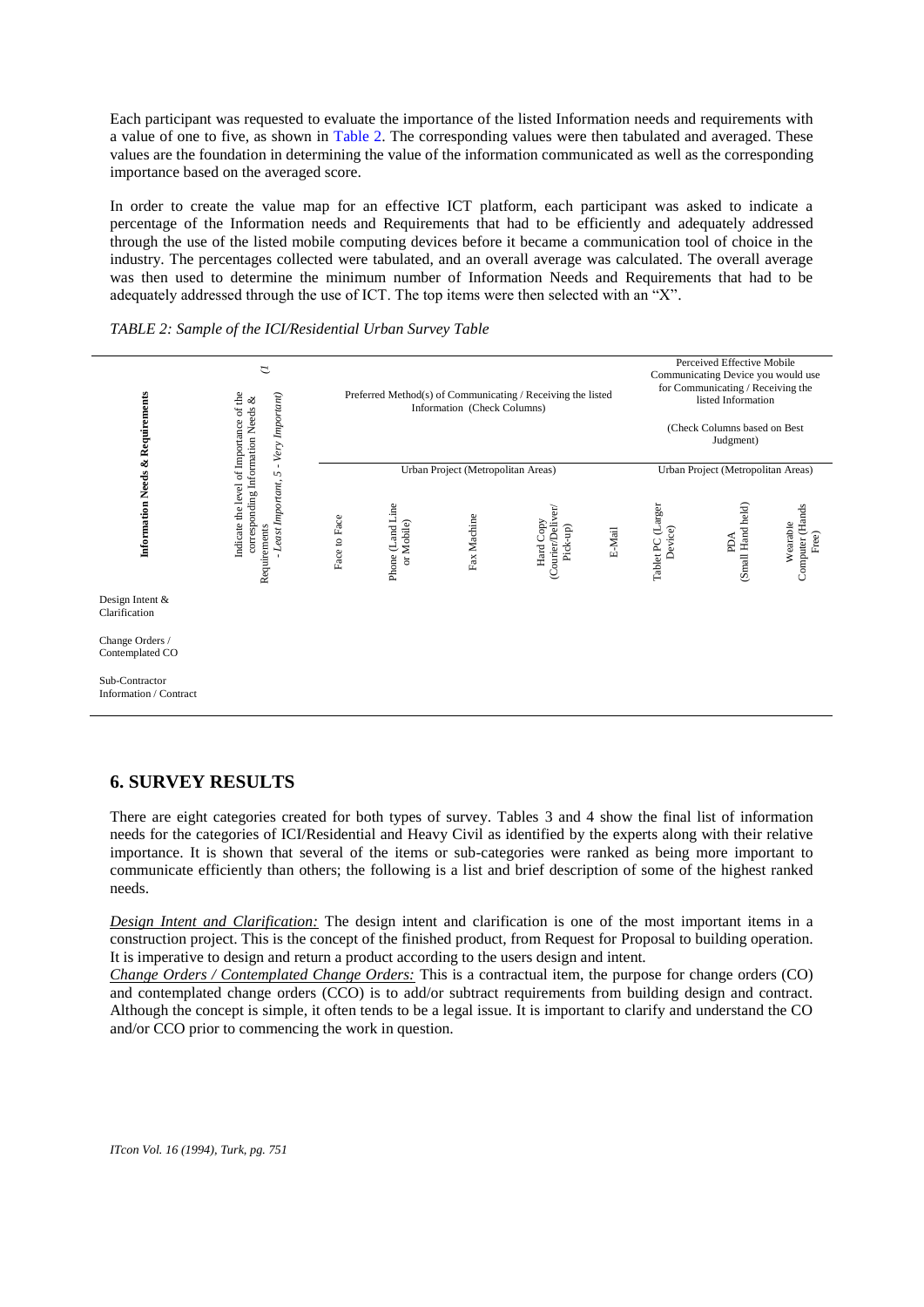| CATEGORY:             | <b>Information Need and Requirement</b>  | Score |
|-----------------------|------------------------------------------|-------|
|                       | Design Intent and Clarification          | 4.48  |
|                       | Change Orders / Contemplated Change      | 4.55  |
|                       | Sub-Contractor Information / Contract    | 4.06  |
|                       | <b>Contract Specifications</b>           | 4.52  |
| Request for           | <b>Contract Drawings</b>                 | 4.71  |
| Information           | Means and Methods                        | 1.55  |
|                       | Specialty Work Package Information       | 3.58  |
|                       | <b>Implementation Problems</b>           | 4.06  |
|                       | <b>Site Instructions</b>                 | 4.50  |
|                       | Shop Drawings Submittals and Approvals   | 3.27  |
|                       | Place Request/Order Material             | 4.15  |
| Material              | Material Order Status                    | 3.60  |
| Management            | <b>Material Location</b>                 | 3.08  |
|                       | Special Material Handling/Delivery       | 3.11  |
| Equipment             | <b>Equipment Rentals</b>                 | 3.21  |
| Management            | <b>Equipment Allocation</b>              | 2.85  |
|                       | <b>Equipment Location</b>                | 2.92  |
|                       | <b>Budget Pricing</b>                    | 4.03  |
| Cost                  | Material Cost Accounting                 | 3.84  |
| Management            | <b>Equipment Cost Accounting</b>         | 3.45  |
|                       | Purchase Orders and Extras               | 4.42  |
|                       | Schedule Updates                         | 4.35  |
|                       | Productivity Information                 | 3.68  |
| Site, Schedule<br>and | <b>Updated Drawings and As-Builds</b>    | 4.13  |
| Construction          | <b>Time Sheets</b>                       | 3.81  |
| Information           | Progress Reports                         | 3.97  |
|                       | Visitor Log                              | 2.84  |
|                       | Daily Site Diary                         | 3.65  |
| QC / QA               | Soil Reports / Inspection & Test Results | 3.84  |
| Management            | Deficiency Lists (PDI's)                 | 4.16  |
|                       | Quality Assurance / Control Reports      | 3.77  |
|                       | <b>Accident Reports</b>                  | 4.48  |
| Safety                | <b>Reporting Safety Violations</b>       | 4.35  |
|                       | Labour Force Contracts                   | 3.16  |

*TABLE 3: Relative Importance of Information Needed (Residential/ICI)*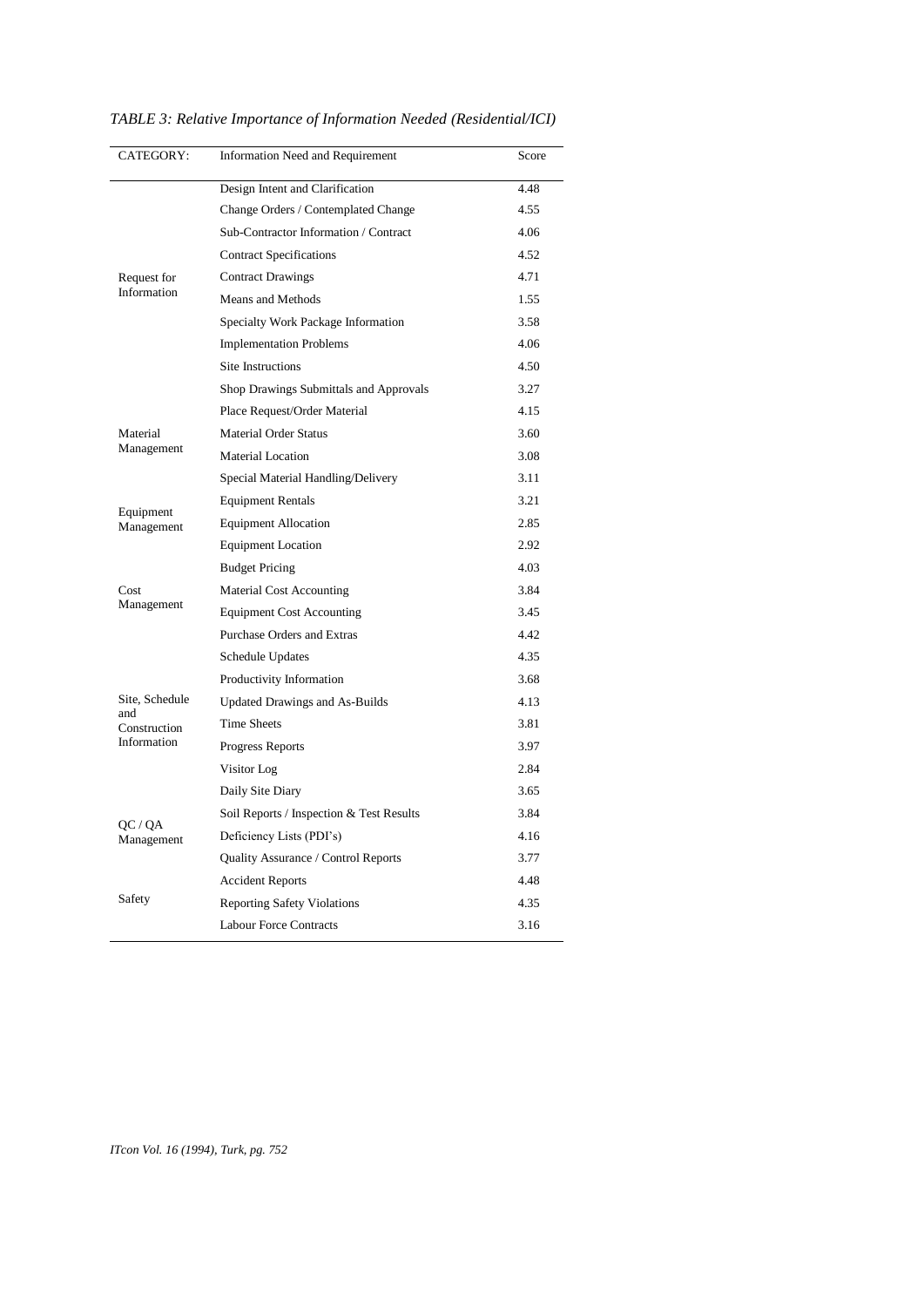| CATEGORY:                   | <b>Information Need and Requirement</b>   | Score |
|-----------------------------|-------------------------------------------|-------|
|                             | Estimating / Quantities Clarification     | 4.42  |
|                             | <b>Contract Specifications</b>            | 4.67  |
|                             | <b>Contract Drawings</b>                  | 4.75  |
|                             | Consulting Engineer Co-Ordination         | 4.33  |
|                             | Specialty Item Work Package Information   | 3.67  |
| Request for<br>Information  | Means & Methods                           | 3.17  |
|                             | Change Orders / Contemplated Change       | 4.75  |
|                             | Sub-Contractor Information / Contract     | 3.83  |
|                             | <b>Implementation Problems</b>            | 3.92  |
|                             | Site Instructions                         | 4.33  |
|                             | <b>Existing Utilities Locates</b>         | 4.50  |
|                             | Place Request/Order Material              | 4.42  |
| Material                    | <b>Material Order Status</b>              | 4.00  |
| Management                  | Material Location                         | 3.67  |
|                             | Special Material Handling/Delivery        | 4.00  |
|                             | <b>Equipment Allocation</b>               | 4.00  |
| Equipment                   | <b>Equipment Location</b>                 | 3.67  |
| Management                  | <b>Equipment Rentals</b>                  | 3.67  |
|                             | Sub-Contractor Equipment                  | 2.75  |
|                             | <b>Budget Pricing</b>                     | 3.50  |
|                             | <b>Material Cost Accounting</b>           | 3.50  |
|                             | <b>Equipment Cost Accounting</b>          | 3.50  |
| Cost Management             | <b>Sub-Contractor Costs</b>               | 3.33  |
|                             | Purchase Orders and Extras                | 4.25  |
|                             | <b>Labour Costs</b>                       | 3.75  |
|                             | Progress Draws                            | 3.75  |
|                             | Schedule Updates                          | 4.25  |
|                             | Productivity Information                  | 4.50  |
| Site, Schedule and          | <b>Updated Drawings and As-Builds</b>     | 4.25  |
| Construction<br>Information | Time Sheets                               | 4.00  |
|                             | <b>Progress Reports</b>                   | 4.17  |
|                             | Daily Site Diary                          | 3.92  |
|                             | <b>Staff Scheduling</b>                   | 4.08  |
|                             | Soil Reports                              | 3.58  |
| QC / QA<br>Management       | Deficiency Lists                          | 3.50  |
|                             | Quality Assurance / Control Reports       | 3.33  |
|                             | <b>Accident Reports</b>                   | 4.42  |
|                             | <b>Reporting Safety Violations</b>        | 4.33  |
| Safety                      | Labour Relations / Collective Agreement   | 3.58  |
|                             | Sub-Contractor Health and Safety Packages | 3.75  |
|                             | Safety Meetings - General Issue Specific  | 3.92  |

*TABLE 4: Relative Importance of Information Needed (Heavy Civil)*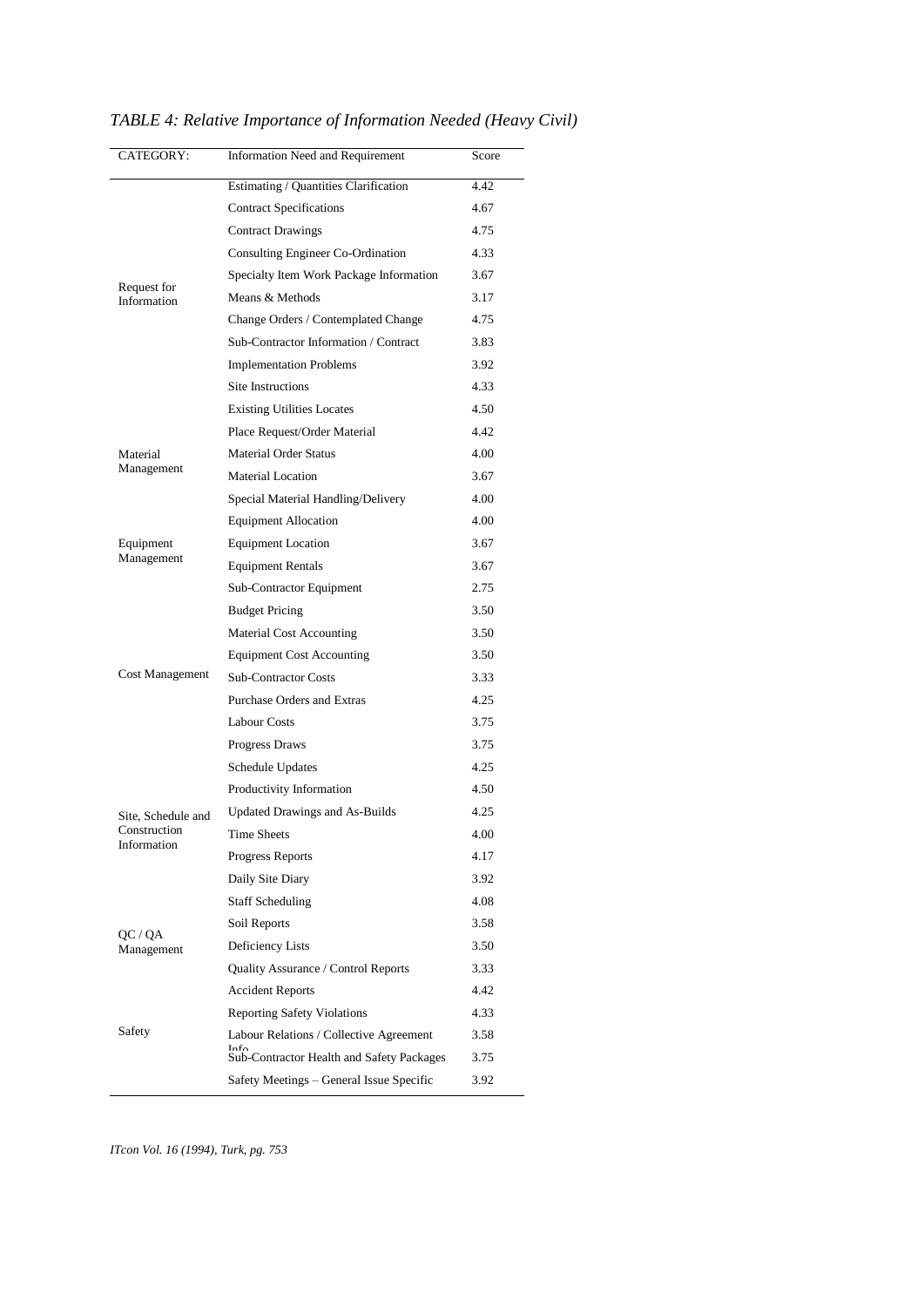*Contract Specifications:* This is the document that lists all specifications of building materials, methods of installing the materials and quality of the workmanship. The contract specifications are a legal document and must be understood thoroughly.

*Contract Drawings:* These are the drawings that pertain to the original design and contract; they generally only include several addenda's and then are updated periodically according to the conditions of the project. It is important to remain up to date on the changes and understand all details of the project.

*Site Instructions:* These are instructions and/or changes that are based on site conditions. The site instruction is usually issued due to a change in site conditions or details that do not work; therefore a site instruction is issued to correct the problem.

*Purchase Orders and Extras:* These are directions of purchasing materials, labour or extras to contract. Depending on the conditions of the order they can be arranged as time and material basis or contract, either way it means extra to the cost of the project.

*Schedule Updates:* It is important to maintain an updated schedule; if the schedule is updated, then one can see whether or not more resources are required if delayed or how many float days are still available for the next item on the critical path, hence reducing the chances of incurring extra costs on a project.

*Accident Reports/Reporting Safety Violations/Safety Regulations:* These items have recently become a government mandate, there is a fear that there are too many lost working days and lives to injured employees due to simple safety negligence. It is important to protect the point of production workers for a successful project completion.

*Locates:* This item refers to locating all utilities prior to excavating any area in question. Locating all utilities is a government mandated item designed to help protect the general public and point of production workers.

## **Utility of Communication Tools**

The Industry Utility pertains to rating the relative importance of various ICT tools when attempting to meet the industry needs in various contexts. It was clear that all conventional channels of communication such as Face to Face communication, Land line or mobile phone communication, the Fax Machine, Hard Copy communication, and E-Mail are currently being used by all respondents. Their preferences differed, however, based on the information being exchanged.

In the residential/ICI, The results indicate that sixteen of the selected information needs and requirements are predominantly communicated between site and office via a hard copy document whether it is couriered, delivered or picked-up. The preferred methods for the remainder of the information needs and requirements were as follows; seven via e-mail, six via phone line, and four through the fax machine. The communication of information by e-mail is increasingly becoming a preferred choice of communication versus the use of a phone line between the various stake holders in a project because it creates a paper trailed dialogue, whereas phone conversations can be forgotten or manipulated. It must be understood however, that the telephone can never be replaced in the construction industry because it is relied upon heavily for peer to peer relationships and immediate responses; hence the mobile phone will always be imperative in the construction industry.

In heavy civil and in the case of urban projects it was determined that twenty two of the information needs and requirements are communicated primarily by hard copy, whether it be couriered, delivered or picked-up. Several of these items such as Equipment Cost Accounting, soil reports, reporting safety violations, and safety meetings (general or issue specific) were tied with other methods of communicating such as fax machine, phone conversations or face to face communication. This secondary communication channel indicates that there may be follow up communication to the hard copies exchanged. It also indicates that communication within the heavy civil industry is still extremely paper based, particularly due to the legal requirements of the contract or the simplicity and security of sending and reading paper documentation.

Ten of the selected information needs and requirements are currently communicated via the telephone (land or mobile), making it the second highest form of communication. The telephone is one channel of communication that can never be replaced in the construction industry because it is heavily relied upon for peer to peer communication and immediate responses. It was noticed that the phone is primarily used to communicate simple and straight forward information, such as material management, equipment management, and staff scheduling.

The final methods of communication were e-mail, fax machine, and face to face communication. These items seemed to be the least used by the heavy civil industry. This trend seems to indicate that the majority of the work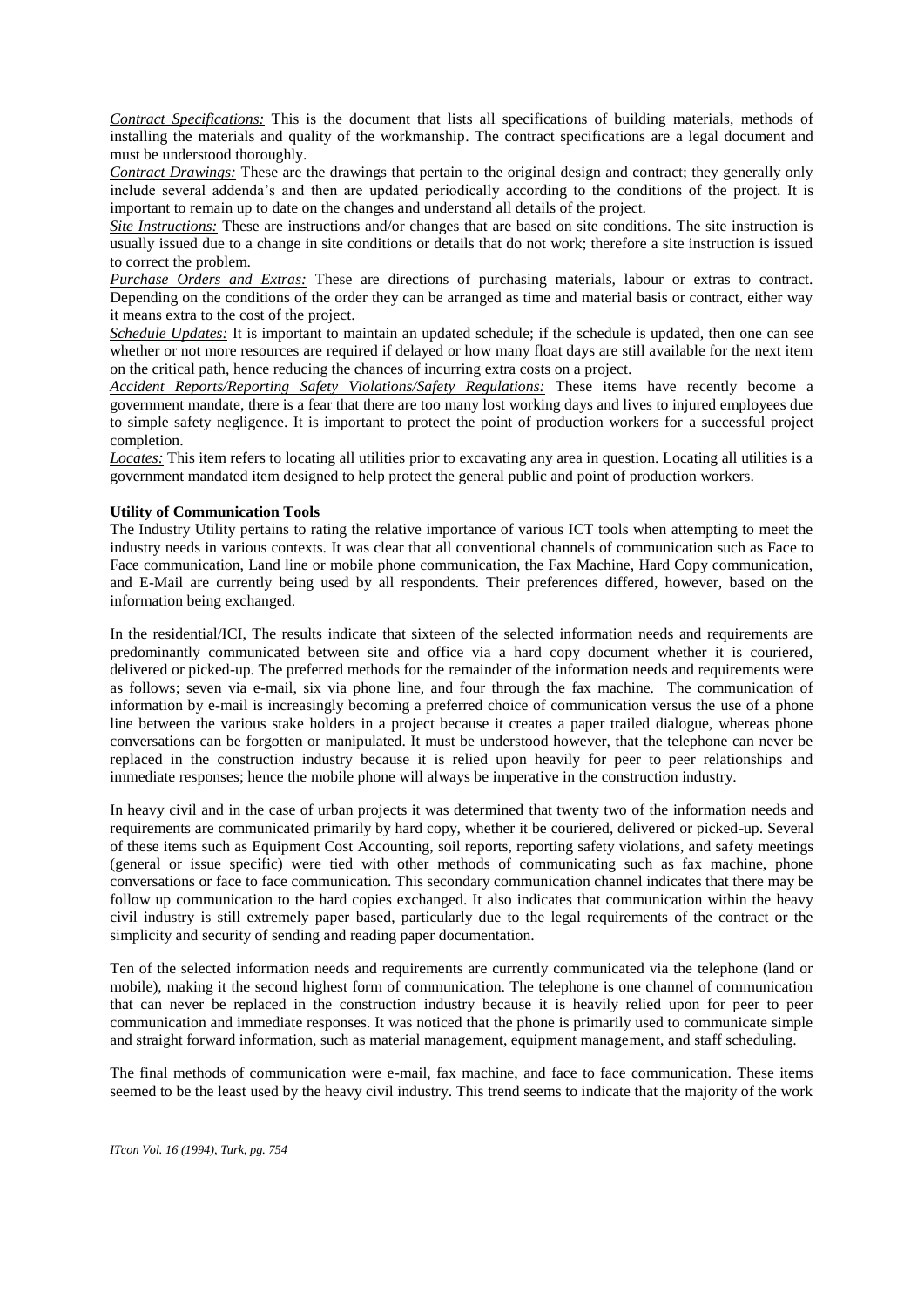in the heavy civil sector is performed before a site office is established; therefore making other channels of communication less feasible.

In the case of rural projects, Once again, the majority of the information needs and requirements were communicated via hard copy, telephone, and fax. Very minimal face to face communication occurs in this setting. There was a slight increase in the amount of information exchanged via fax machine likely due to the fact that the sites are not close enough to have a hard copy delivered or picked up as they are in urban sites

When determining the perceived effective mobile device for communicating the pre-defined information needs and requirements in the ICI/Residential model selected two devices, the Tablet PC and the PDA. It is apparent that the mobile device that was by far the most popular in all of the categories was the Tablet PC. It was selected to potentially communicate twenty five of the information needs and requirements effectively versus six for the PDA.

When interviewing the respondents, the consensus was that although the Tablet PC was a larger device and less convenient, they felt that the larger screen would enable the mobile worker to read documents that were large in nature with relative ease. High resolution to view the documents effectively is needed, such as Design Intent and Clarifications, Updated Drawings, Contract Specifications, As Build Drawings, Site Instructions, Specialty Work Packages, Purchase Orders, Deficiency Lists and Soil Reports.

The Industry agreed that the PDA would be useful for items that are less verbose such as implementation problems, Material Management, and equipment rentals. This is an indication that the PDA is considered as more of an extended mobile phone, whereby only simple e-mail can be exchanged. As far as the Wearable hands free computer, a maximum of 6 of the 31 respondents thought that it would be an effective way to communicate during a construction project of any kind.

The respondents surveyed in the Heavy Civil Industry indicated that they perceived the Tablet PC and PDA as the two most effective mobile devices for communicating the pre-defined information needs and requirements of the model for an urban project. It was found that the tablet PC was preferred for communicating sixteen items, the PDA was preferred for fifteen items and the two devices were tied for the preference of six items.

The trend established that the Tablet PC was the preferred device for communicating documents that were large in nature such as Updated Drawings, Contract Specifications, As Build Drawings, Estimating, Specialty Work Packages, etc. and needed high resolution in order to be viewed effectively. The items best suited for conventional communication via Hard Copy or Fax were deemed as possible items that could be communicated efficiently with a Tablet PC.

The PDA on the other hand was selected to communicate items that are smaller in nature, such as Consultant Co-Ordination, Site Instructions, Utility Locates, Material Management, and Equipment Management. These items tend to be conventionally communicated via telephone, e-mail, or face to face. This is a good indication that the PDA is perceived in the same manner as a telephone rather than a computer.

The industry indicated that they were more comfortable implementing the PDA within their organization, however, the Tablet PC is perceived as a more effective mobile computing device because it enables users to view large documents. It can therefore be assumed that although the industry prefers the PDA which is a device that is less complex and similar to a mobile phone, a communication tool that the industry is very familiar with, the Tablet PC has several advantages that the PDA cannot offer to the heavy civil industry.

### **7. ANALYSIS**

It clear that, currently, there is not one single device that can be considered as the most effective communication tool. It is obvious that the respondents to the survey unanimously agreed that ICT is a premature and underdeveloped solution for the Construction Industry. They also affirmed the long-term belief that ICT could have positive impacts on project success. This coincides with similar studies that looked into the use patterns of information technology.

It seems that neither the hardware nor the human-ware are now the causes (or at least the main causes) of low ICT implementation in the industry. To this end, post survey analysis and discussions with experts were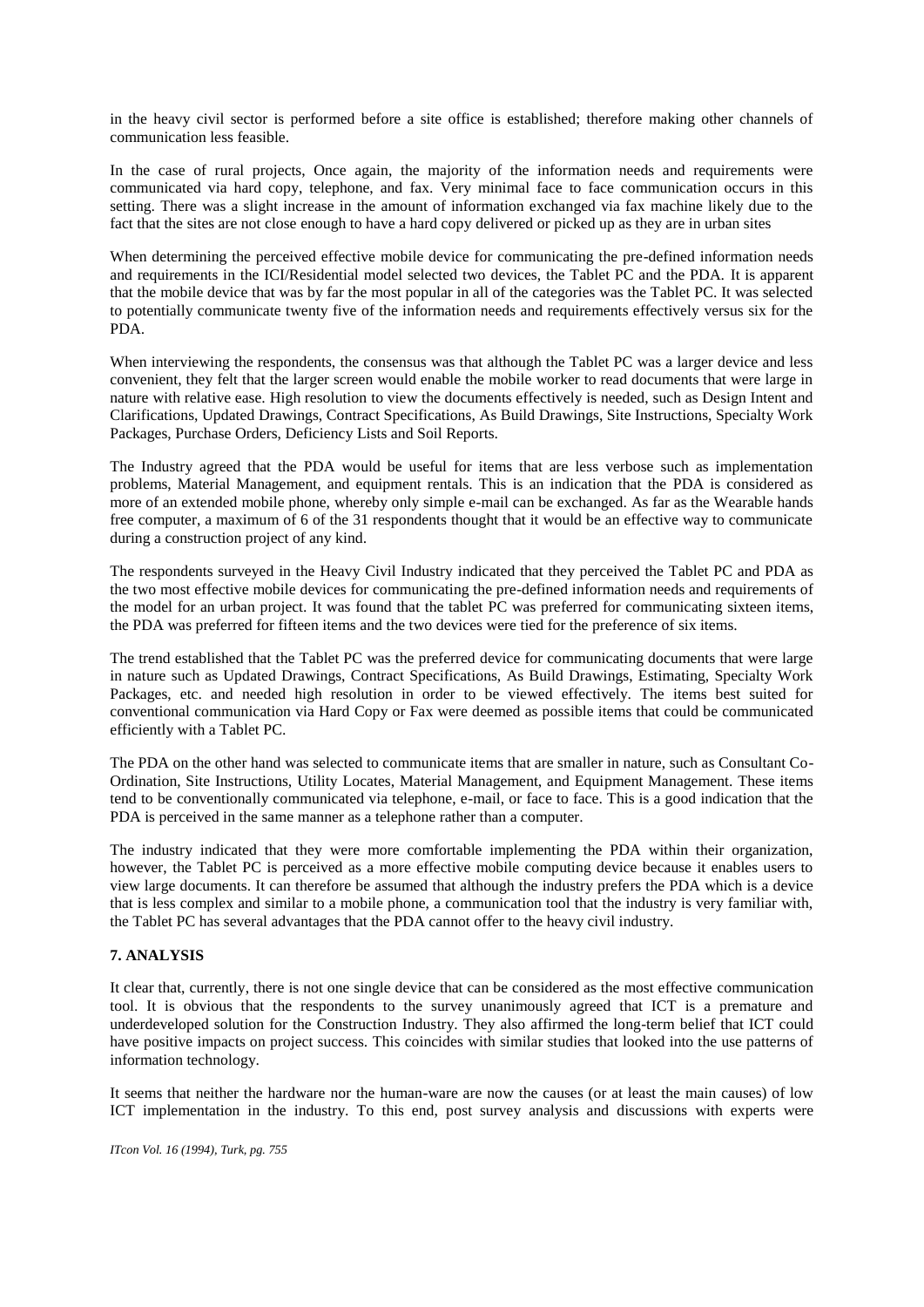conducted to identify a map of the issues that reduces the value generated by ICT investments. What are the factors that has bearing on the value of ICT investments in construction industry? What are the current barriers? What benefits are anticipated when investing in ICT? What elements of ICT generate value to industry.

The following sections summarize the elements of the proposed map (see also Figure 1).

**Salient Industry Factors**: It is important to understand construction industry culture and needs; it is in this that one can observe whether or not the needs of the industry can be satisfied and/or addressed by ICT.



#### *FIG 1: Value Map of Communication Tools*

Fragmentation: The first Characteristic of the Construction Industry is that it is a complex network of specialized trades and individuals interacting on a daily basis, therefore the day to day operations are primarily based on interpersonal communications that are either formal or informal. Interpersonal Communication is often used in order to solve a problem on site. It is not only important to know who is informed about the problem but also to communicate with others about the problem at hand. This type of communication can be accomplished in many ways, such as short notifications, face to face communication, e-mail, Instant Messaging, or telephone calls. The channel chosen for interpersonal communication depends primarily on the people involved in the construction project as well as the nature of the problem.

Competitiveness: The second characteristic is that the Construction Industry operates in a highly competitive environment. Due to this competitiveness, the speed at which information travels from one person to another is fundamental in maintaining efficiency and keeping costs at a minimum. The Construction site can be best described as a reactive environment, this means that unplanned changes to work and design regularly occur, and unanticipated events as well as temporary critical problems are inevitable due to unknown or unforeseeable site conditions and/or details. This creates an information intensive environment and requires the site staff to have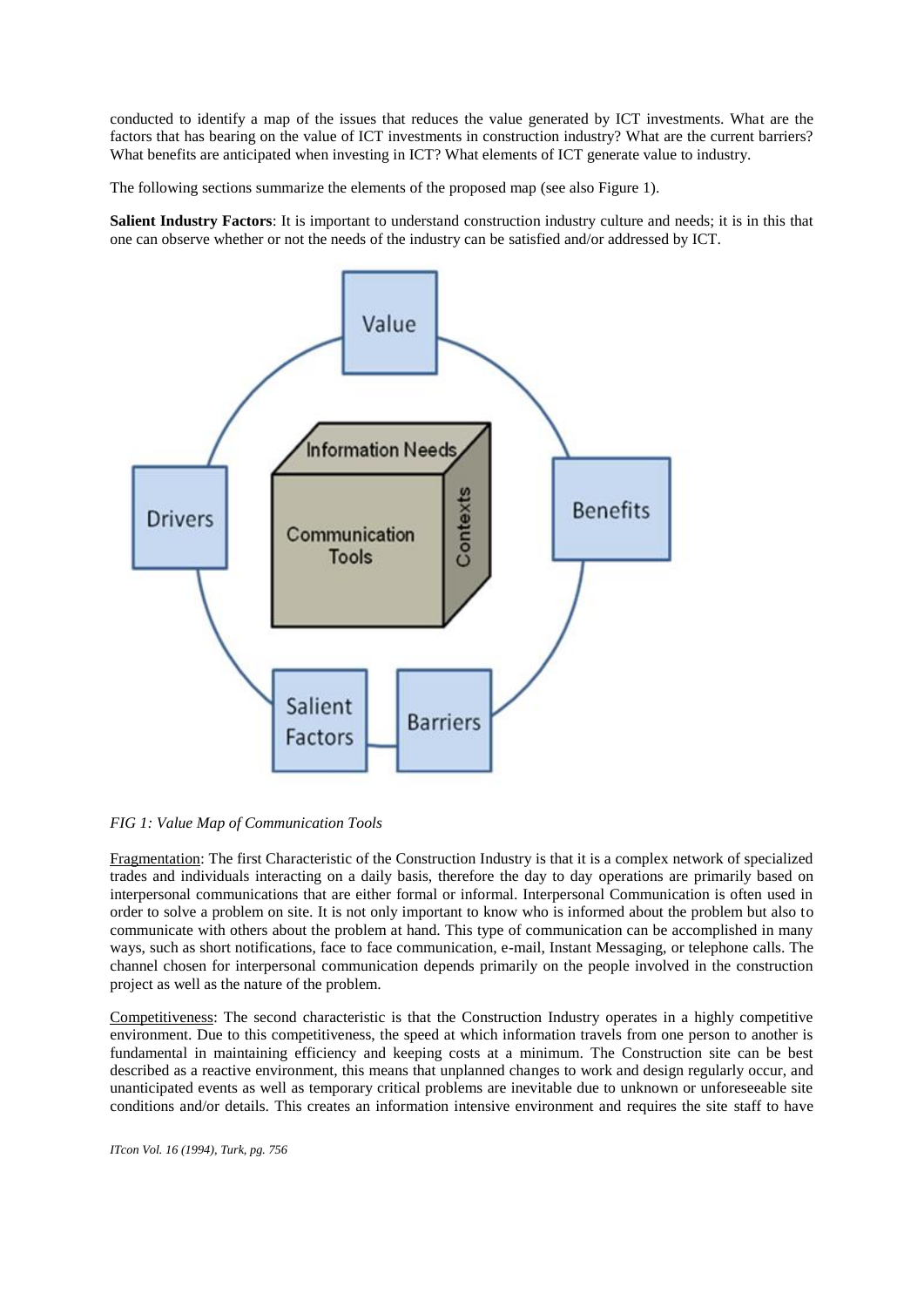on-demand access to construction project plans, drawings, schedules, and budgets to reduce costs associated to delays.

Legal Requirements: The third characteristic of the industry is that document exchange is still primarily paper based. This is due to the contractual nature of the industry as well as the types of documents that are exchanged on a weekly basis, such as drawings, plans and/or details.

Although the nature of communication overall has gradually changed over to electronic information documentation, the administrative tasks at a Construction site remain paper based due to the types of documents exchanged. Over the past decade or so, tender drawings have been exchanged via electronic document sharing databases and/or e-mail. This trend has had some success primarily because it is driven by the general contractors who are trying to reduce reproduction and shipping cost of tender documents prior to being awarded a project. This method of document exchange has now imposed the burden of drawing reproduction onto the shoulders of the subcontractors as oppose to the owners and general contractors.

**ICT Drivers in the Construction Industry:** Before a new communication tool is implemented, one must investigate the drivers, and barriers of the potential tool to determine the forecasted value to the individuals utilizing the device. There are several communication drivers that are influencing the implementation and industry's decision to select an ICT tool, they are as follows:

*Volume/Size of information:* As discussed in the previous section, the information exchanged on a construction project is generally large in nature and tends to favor hard copy document exchange via hand delivery, regular or express mail. This does not suggest that all information can not be exchanged electronically, but rather a characteristic that must be identified by the individuals designing and developing the ICT.

*Nature of information:* Since a construction project involves several entities and stakeholders, the nature of the information exchanged is primarily legal information and there is a need for a proper paper trail to prevent ambiguity and litigations. Since the bulk of the information exchanged are legal in nature, it has been suggested that by exchanging documents via ICT, the stakeholders on a project can have a detailed and easily accessible databases of all documents (legal or non-legal) exchanged throughout the life cycle of the project.

*Timeliness:* It has been suggested throughout the research that the construction industry operates in a highly volatile and dynamic environment. These conditions are due to the reactive nature of a project, this means that unplanned changes to work and design regularly occur, and unanticipated events as well as temporary critical problems are inevitable due to unknown or unforeseeable site conditions and/or details. These conditions encourage immediate and efficient response time for requested information from the pertinent individuals involved.

*Visualization:* Since a construction project involves the physical nature of constructing a product, much of the information exchanged is visual in the form of drawings, details and sketches. This driver demands the importance of all communication devices to have adequate communication media quality for all information exchanged.

**Barriers:** The drivers are the key features of the construction industry that drive the pursuit of alternative and more efficient modes of communication. As with any new ideologies, there are barriers of the industry and suggested technologies that must be identified. The following is a list of the drawback and/or barriers that must be addressed by both the construction industry and ICT prior to evaluating the potential value of a new communication channel.

- Ageing work force with an unfamiliarity and opposition to changing their mind-set with regards to the use of computers and new technologies
- Initial capital cost and training are high to implement ICT
- Generally a low level of sophistication among various sub-trades
- Reluctance of point of production workers to accept and use advanced ICT
- Culture of the industry has always been based on "personal relationships" and oral communication
- Construction industry remains a physical and visual industry, where it is common to make site visits and physically see, review and solve problems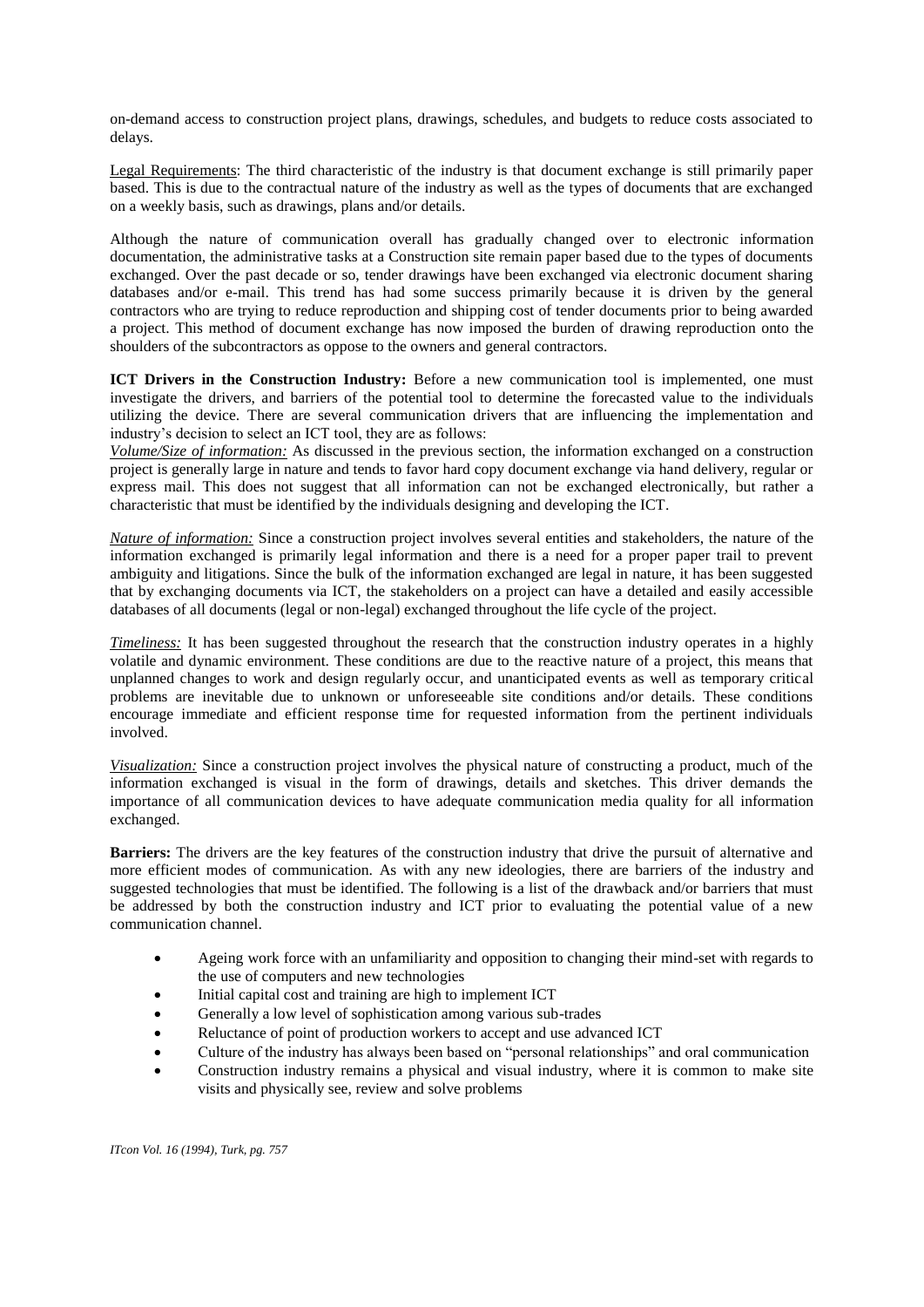- An increase in information exchange can lead to more time consuming paper work, therefore reducing the physical time required on site
- Construction industry is dynamic and sporadic, not one project is identical
- Reliability issues with new technologies that are unproven
- Durability of the devices in the harsh conditions of a construction environment
- Lack of infrastructure for networks to operate efficiently outside of the urban locations

These limitations and drawbacks listed are an indication that the construction industry and ICT must adapt and change with one another if it is to be selected as the communication tool of the future. The drivers and drawbacks listed are not designed as a deterrent to implementing ICT in the construction industry, but rather an indication as to the potential value and design requirements, due to the inherent nature of the target market.

**ICT Benefits** The main benefits as reported by industry experts for the use of ICT include the following items:

Time savings*:* Efficient use of ICT enhances co-ordination and provides access to relevant information in a timely manner, which can lead to the enhancement of productivity and hence cost savings.

Mobility*:* Mobile characteristics of ICT can enable more efficient use of site knowledge and experience on a real time basis, with the possibilities of effectively handling on-site problems caused by unanticipated events.

Information tracking & Security*:* The ability of streamlining the communication process via integrated data management, on-site data collection and immediate availability of information to all project participants. This helps the industry keep a trail of information progress between all stakeholders and site office; it presents an efficient solution for maintaining a secure correspondence trail, especially with the legal nature of the documents exchanged on a daily basis.

Customer relations*:* ICT can enable improved support for informal communications as well as real time data exchange on the construction sites. This can lead to improved project collaboration through video conferencing and constant mobile connectivity, therefore, increasing the efficiencies and abilities to respond and communicate the pertinent information with the clients.

**ICT Value:** Although ICT present several benefits, it still may be a lackluster solution to the communication needs of the construction industry. It is not only essential to identify the benefits and barriers of a device, but rater but it is necessary to identify the value that the industry is looking for in a new communicating tool. Consequently, the value function of ICT to the industry is based on the following values according to the industry experts:

#### Content:

- *Integration of information:* In essence, the low levels of ICT adoption in construction is just a reflection to the problems related to the lack of adequate software in the industry. The ability to link pertinent and relevant information in an integrated view. There is a need for a program that can distribute updated drawings at all times as well as integrating scheduling, budgeting and accounting to allow for more efficient project management, site management and close out processes.
- *Relevance:* It has been suggested that more communication is optimal; however, it is important to filter the information transferred between site and office so that only the pertinent information is sent to the individuals to whom it regards. This indicates that the information communicated must be quality information and relevant to the individuals who receive the information.

#### Access:

- *Reach:* The ideology is that all stakeholders have the access to and ability to use the ICT tools. The construction industry is not one entity but rather a vast array of separate and specialized entities, some of whom are considered small and others large, it is important that all entities have the capabilities of affording and utilizing the tools, similar to that of the cell phone. Once this paradigm is accomplished then the information can be communicated and reach all relevant stakeholders.
- *Spread:* It is important not only to be able to communicate the information, but the industry is looking at the speed in which the information can be communicated. The ideology of the industry is that the quicker the information is communicated, the quicker the problems and ambiguities are resolved, resulting in time and cost savings. The other issues are the spread of the network, is the infrastructure proven to enable access in all locations. Since the industry is sporadic and projects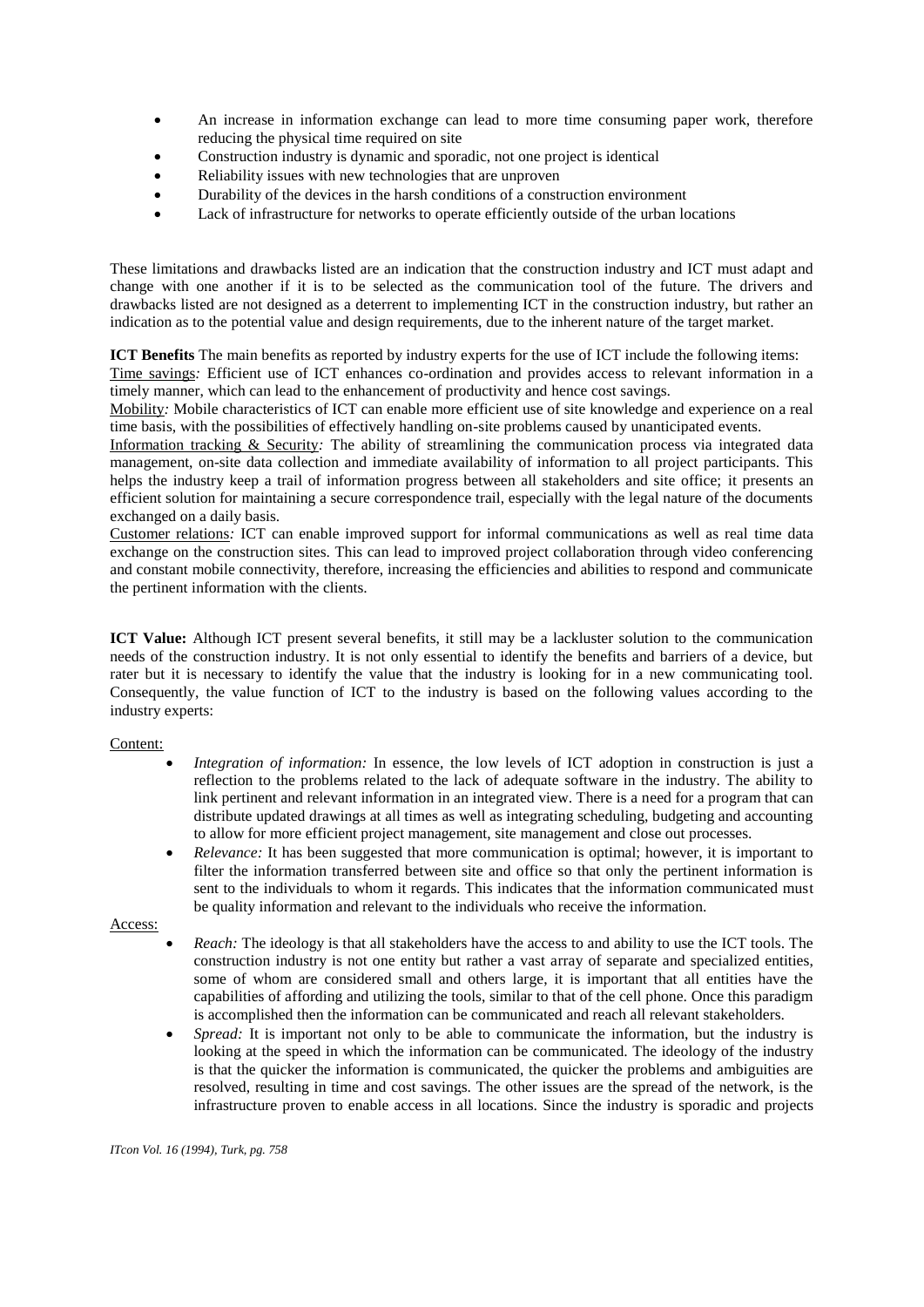are constantly moving, will there be capabilities outside the urban core which are acceptable to the expected industry standards.

Usability:

- *Ease of use:* As mentioned throughout this research, ICT must develop a device which will accommodate the growing concerns with regards to the harsh working environments, the existing culture of personal and informal day to day communications, and the barriers of an ageing workforce who are uncomfortable with new technologies and change. These challenges are one of the primary drivers as to the lack lustrous acceptance of ICT in the construction industry.
- *Interoperability:* As discussed prior, the industry is an array of enterprises who work together towards a common project goal, completion. The problem proposed by this is one that not every enterprise utilizes the same software and programs, therefore, there is a need for the ability to link and navigate through different software systems regardless of the original nature of the document. The ideology to interoperability is similar to that of a cell phone carrier, there are several networks and regardless of the network every individual is capable of making and/or receiving a call. Once the idea of interoperability is achieved, then the processes and communication channels can be streamlined to produce one large communicating network.

### **8. DISCUSSION**

The value functions discussed are the primary features of ICT that must be identified and attained prior to the acceptance of ICT in the construction industry. The idea is to link all of the values as seen by the industry into one device or several devices that can be utilized throughout the industry. These values were not investigated as a deterrent to the ideas of using ICT, but rather as an indication as to what the industry is expecting from a new tool to rectify the current communication conditions.

Based on the above analysis, it can be argued that the following are the three most important issues/actions needed to foster ICT use in the next period.

- 1) Software vs. hardware: The fundamental problem in construction communication lies in the inadequacy of software systems not in the ICT hardware. The industry has been relatively perceptive to all new trends, however, after initial trials the hype faded down. This is due to disappointment with the value generated by such devices. This is due to many reasons that encompass cultural, usability and cost issues. However, the inherent stumbling block is the lack of genuine value (ROI) due to the limited capabilities of software systems. Hence, personal and paper-based communications are still more valuable to the industry
- 2) Process structures. Another major weakness in construction communication is the proper (or lack of) integration of communication and information exchange in work process. The concepts that are being misconceived by the ICT industry are that the Construction Industry is relatively content with the way regular business operations are handled. Companies that have started using e-mail and PDA's have mentioned that the increased ability to send and receive information has actually slowed down the physical construction process because much of the information communicated is either redundant or requires too much time to filter and comprehend.
- 3) Culture: at the labour-level in particular, the Industry still remains a predominantly primitive industry in terms of IT solutions, and mobile computing hardware does not seem to be the answer to their needs. The trend, however, could be turning to the positive given the increasing penetration of ICT hardware in society (especially amongst younger generations), the increasing competitiveness in the industry which supports fast and reliable communication (especially in global projects), and the promising trends in the development of human-friendly interoperable software systems.